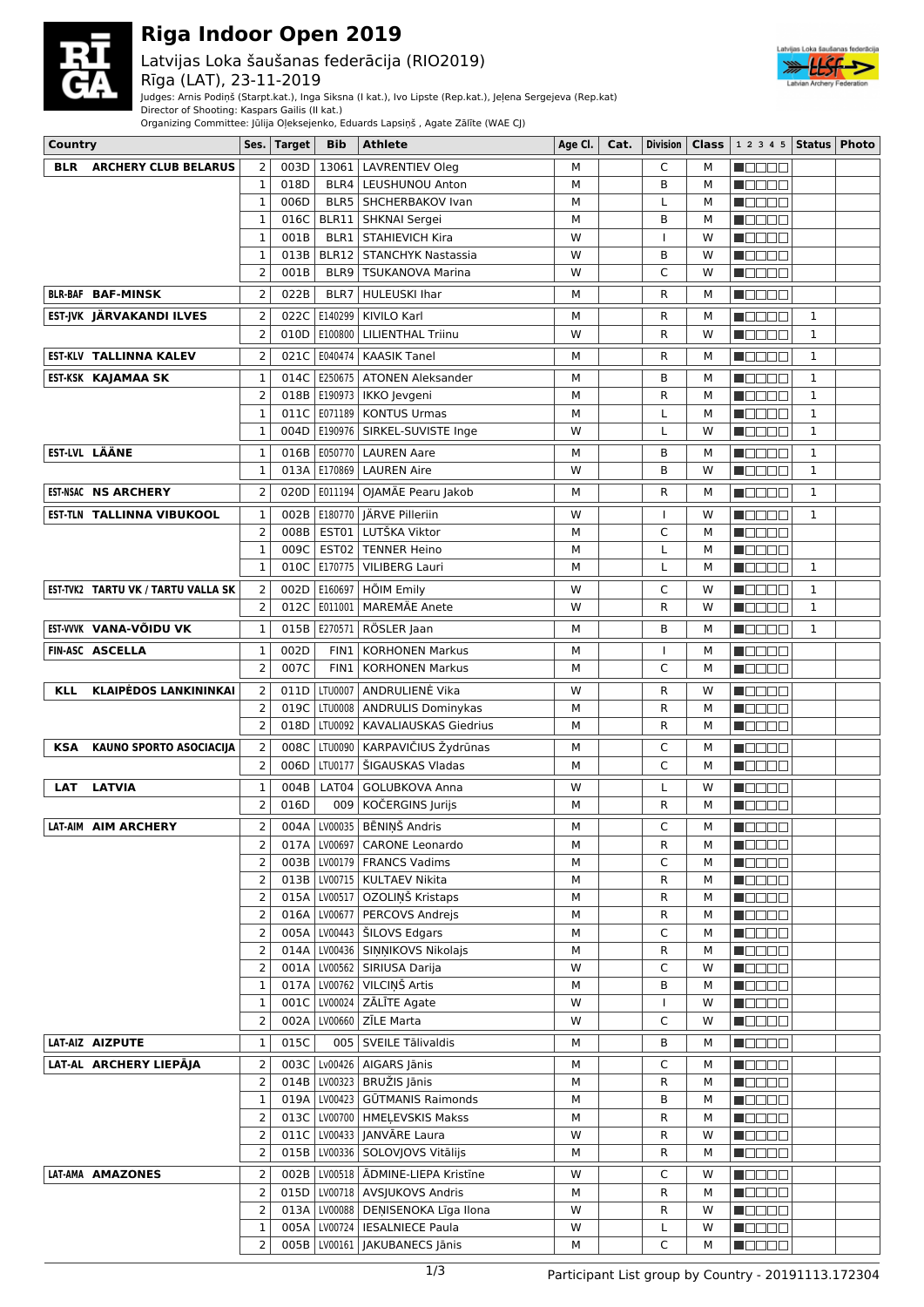

# **Riga Indoor Open 2019**

## Latvijas Loka šaušanas federācija (RIO2019)

#### Rīga (LAT), 23-11-2019

Judges: Arnis Podiņš (Starpt.kat.), Inga Siksna (I kat.), Ivo Lipste (Rep.kat.), Jeļena Sergejeva (Rep.kat) Director of Shooting: Kaspars Gailis (II kat.)

Organizing Committee: Jūlija Oļeksejenko, Eduards Lapsiņš , Agate Zālīte (WAE CJ)



| Country                    | Ses.   Target          | <b>Bib</b>     | <b>Athlete</b>                          | Age Cl. | Cat. | Division       | Class | $ 1\;2\;3\;4\;5$   Status   Photo            |              |  |
|----------------------------|------------------------|----------------|-----------------------------------------|---------|------|----------------|-------|----------------------------------------------|--------------|--|
| LAT-AMA AMAZONES           | 008C<br>1              | LV00046        | LAPSIŅŠ Eduards                         | м       |      | L              | м     | N E E E E                                    |              |  |
|                            | 2<br>016B              |                | LV00046   LAPSIŅŠ Eduards               | м       |      | R              | м     | M OO OO                                      |              |  |
| $\overline{2}$             | 009A                   |                | 006   MIHAILOVA Anna                    | W       |      | R              | W     | <b>N</b> OOOO                                |              |  |
|                            | 2<br>012D              |                | LV00559   MKRJANA Karine                | W       |      | $\mathsf{R}$   | W     | N DE BE                                      | $\mathbf{1}$ |  |
| $\overline{2}$             | 018A                   |                | LV00182   MOROZKOV Samir                | М       |      | R              | М     | ME E E E                                     |              |  |
| $\mathbf 1$                |                        |                | 007C   LV00726   NESPORS Mārtiņš        | м       |      | L              | М     | <b>M</b> ODOO                                |              |  |
| $\overline{2}$             |                        |                | 010A   LV00786   PAVASARE Inese         | W       |      | R              | W     | <b>M</b> OOOO                                |              |  |
| $\overline{2}$             | 017B                   |                | LV00515   RABKEVIČS Ivars               | М       |      | R              | М     | <b>M</b> ODOO                                |              |  |
|                            | 2<br>011A              |                | LV00729   RODINA Patrīcija Tīna         | W       |      | R              | W     | M OO OO                                      |              |  |
|                            | 2<br>012A              |                | LV00231 SIKSNA Evija                    | W       |      | R              | W     | M OO OO                                      |              |  |
|                            | 2<br>004B              | LV00525        | <b>VAGANOVS Roberts</b>                 | М       |      | C              | M     | <b>M</b> OOOO                                |              |  |
| LAT-AMJ AMAZONES / JŪRMALA | $\overline{2}$<br>010B | LV00037        | <b>KREICBERGA Anete</b>                 | W       |      | R              | w     | N BE EE                                      |              |  |
|                            | 1<br>010D              | LV00028        | <b>PANCIS Aleksandrs</b>                | M       |      | L              | M     | <b>MEDEE</b>                                 |              |  |
|                            | 2<br>009B              |                | LV00524   SKELTONA Maija                | W       |      | R              | W     | $\blacksquare$ $\square$ $\square$ $\square$ |              |  |
| LAT-AMR AMAZONES / RĪGA    | $\overline{2}$         |                | 020A   LV00325   KAZUSS Mark            | M       |      | R              | М     | N BEER                                       | $\mathbf{1}$ |  |
| $\overline{2}$             | 011B                   |                | LV00143   KONONOVA Jeļena               | W       |      | $\mathsf{R}$   | W     | MOOOO                                        |              |  |
|                            | 2                      |                | 019A   LV00587   KONONOVS Glebs         | М       |      | $\mathsf{R}$   | М     | Maaaa                                        |              |  |
|                            | 2<br>012B              |                | LV00134   MATVEJEVA Rimma               | W       |      | R              | W     | <b>M</b> OOOO                                |              |  |
| LAT-ATL ATLANTIS           | 2                      |                | 003A   LV00135   OLEKSEJENKO Julija     | W       |      | C              | W     | $\blacksquare$ $\square$ $\square$ $\square$ |              |  |
| LAT-CUR CURLAND            | 1                      |                | 015A   LV00795   BOGDANS Jānis          | М       |      | B              | м     | MO BEL                                       |              |  |
|                            | $\mathbf 1$            |                | 018B   LV00377   BURKEVICS Modris       | м       |      | B              | М     | n e e e e                                    |              |  |
|                            | 2                      |                | 013D   LV00315   LUTERS Kaspars         | М       |      | R              | М     | n da aa                                      |              |  |
|                            | 019C<br>1              |                | LV00678   POPOVS Pāvels                 | м       |      | B              | м     | HOOOO                                        |              |  |
| $\mathbf 1$                | 017B                   |                | LV00375   RONIS Jānis                   | М       |      | B              | м     | ME E E E                                     |              |  |
|                            | 1<br>014B              | LV00666        | UKSTINA Estere                          | W       |      | B              | W     | MOOOO                                        |              |  |
| LAT-FRM FRAM               | 2<br>009C              |                | LV00560   FROLOVA Karolina              | W       |      | R              | W     | M B B B B                                    |              |  |
|                            | 2<br>017D              |                | LV00561   FROLOVS Mihails               | М       |      | R              | м     | n 8888                                       |              |  |
| $\mathbf 1$                | 003B                   |                | LV00156   KOROLS Dmitrijs               | М       |      | I              | M     | n de de                                      |              |  |
| $\overline{2}$             | 018C                   | LV00567        | KROTOVS Aleksejs                        | м       |      | $\mathsf{R}$   | М     | N DE BE                                      |              |  |
|                            | 2<br>019B              | LV00792        | SMELOV Philipp                          | м       |      | R              | М     | <b>N</b> OOOO                                |              |  |
| LAT-FWA FREE WIND ARCHERS  | $\mathbf{1}$           |                | 009A   LV00592   ANDERSONS Māris        | М       |      | L              | м     | M OO OO                                      |              |  |
|                            | $\overline{2}$<br>001C |                | LV00201   GASPERSONE Jūlija             | W       |      | C              | W     | $\blacksquare$                               |              |  |
| $\mathbf 1$                | 008D                   |                | LAT03   MARTINSONS Reinis               | м       |      | L              | М     | <b>M</b> OOOO                                |              |  |
|                            | 2<br>002C              | LV00307        | <b>MEDNE Viva</b>                       | W       |      | C              | W     | <b>M</b> OOOO                                |              |  |
|                            | 2<br>005C              | LV00601        | <b>MEDNIS Haralds</b>                   | M       |      | C              | м     | <b>MODOO</b>                                 |              |  |
|                            | 2                      |                | 004C   LV00308   MEDNIS Muntis          | М       |      | C              | М     | <b>M</b> ODOO                                |              |  |
| LAT-ĶŠ ĶEKAVAS ŠAUTRA      | $\overline{2}$         |                | 004D LV00405   ŠKAPARS Juris            | м       |      | С              | М     | $\blacksquare$                               |              |  |
|                            | 2                      |                | 005D   LV00578   STRAZDIŅŠ Toms         | м       |      | C              | М     | <b>M</b> ODOO                                |              |  |
| LAT-LIN LINDALES UGUNS     | 2                      |                | 010C LV00650 SPĀGE Madara               | W       |      | R              | W     | MODE E                                       |              |  |
|                            | 2                      |                | 009D   LV00651   TRINKŪNA Kintija Laima | W       |      | R              | W     | $\blacksquare$ $\blacksquare$ $\blacksquare$ |              |  |
| LAT-LPK AMAZONES / LPK     | 2                      |                | 006A   LV00131   JONASTS Gints          | м       |      | C              | м     | MODE E                                       |              |  |
| LAT-LUB LUBANA             | 003A<br>1              |                | 008   DZENIS Gintis                     | М       |      | $\overline{1}$ | М     | MOOOO                                        |              |  |
| LAT-ODI ODISEJS            | 2                      |                | 006B LV00127 AVSJUKS Viktors            | м       |      | C              | М     | N BELEK                                      |              |  |
|                            | 2                      |                | 016C   LV00286   BLĀZE Dāvis            | м       |      | R              | м     | n oo oo                                      |              |  |
| $\overline{2}$             |                        |                | 001D   LV00527   KARĒLE Aleksandra      | W       |      | C              | w     | MOOOO                                        |              |  |
| $\overline{2}$             |                        |                | 008A   LV00142   MEĻEŠKEVIČS Sergejs    | м       |      | C              | М     | <b>H</b> OOOO                                |              |  |
|                            | 2<br>017C              |                | LV00148 OPOLČENOVS Aleksejs             | М       |      | R              | М     | $\blacksquare$ $\square$ $\square$ $\square$ |              |  |
|                            | 2<br>007A              |                | LV00450   TITOVS Aleksandrs             | М       |      | C              | М     | MOOOO                                        |              |  |
| LAT-RI RĪGA                | $\mathbf{1}$<br>001A   |                | 007   KUKMILKA Aiva                     | W       |      | I              | W     | N BEEC                                       |              |  |
|                            | 1<br>003C              | 008            | VEINBERGS Aigars                        | М       |      |                | М     | <b>MODOO</b>                                 |              |  |
| LAT-SAV SAVAGE ARCHER      | $\mathbf{1}$           |                | 006B   LV00769   AMBAROVS Ainis         | М       |      | L              | М     | MOOOO                                        |              |  |
|                            | 1                      |                | 011B   LV00508   DREIMANIS Edgars       | М       |      | L              | М     | M OO OO                                      |              |  |
|                            | 1                      |                | 008B   LV00416   GREMZDE Jānis          | м       |      | L              | М     | HOOOO                                        |              |  |
|                            | $\mathbf{1}$           |                | 009B   LV00618   KIRILOVS Pēteris       | М       |      | L              | М     | <b>M</b> ODOO                                |              |  |
|                            | 2                      |                | 008D   LV00001   KUZNECOVS Andris       | М       |      | C              | М     | <b>M</b> ODOO                                |              |  |
|                            | 2                      |                | 007B   LV00606   LIGNICKIS Arnis        | М       |      | C              | М     | M O O O O                                    |              |  |
|                            | 010B<br>1              |                | LV00779   LIGNICKIS Gunārs              | м       |      | L              | М     | M OO OO                                      |              |  |
|                            | 1                      | 007B   LV00007 | <b>MELECIS Andris</b>                   | М       |      | L              | М     | M OO OO                                      |              |  |
|                            | $\mathbf{1}$           |                | 012B   LV00009   NOVADS Kristaps        | М       |      | L              | М     | $\blacksquare$ $\square$ $\square$ $\square$ |              |  |